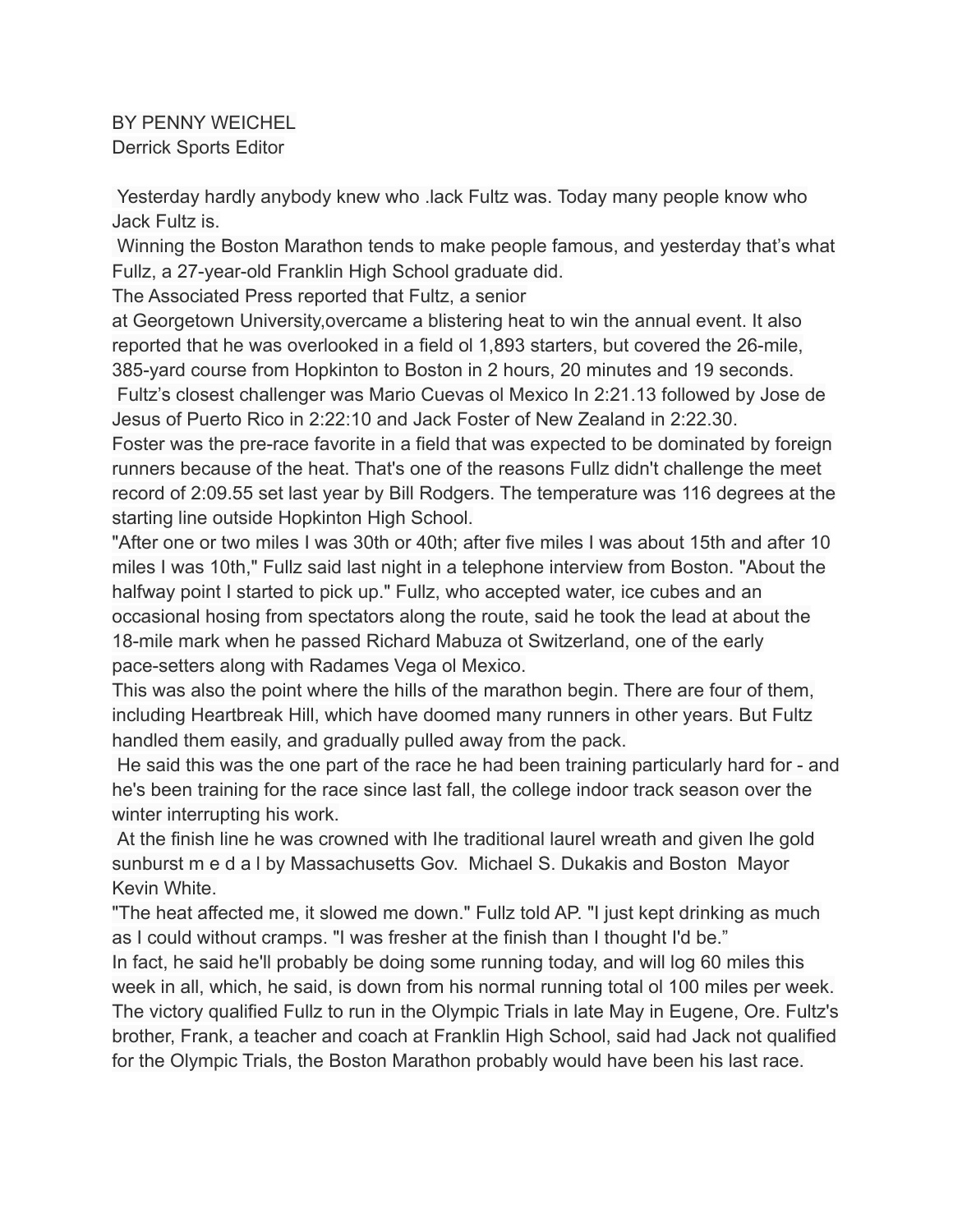"He and Slevey Blair were ]usl two real good hard competitors," recalled Franklin head track coach Larry Schrecengost. "He never thought anything about running from here Franklin) to Two-Mile Run and then to Oil City and back."

From Franklin Fultz went to the University of Arizona for a year, and then joined the Coast Guard This is where he really got Into longer distance running, marathons and road racing.

In the Coast Guard, where he was stationed In the Washington D.C. area, he was the one-man Special Services Unit; i.e. he was the I rack team. His track performances In the service, and that he became friends with a lot of people from Georgetown, helped Fultz win a full scholarship from the Hoyas In track. Fultz had a solid career for Georgetown in both track and cross country.

He captained the squads, and set some school records, but he said his big disappointment was that he didn't make All-American.

"This was something I've always wanted to be," Fultz said. His last chance came during the indoor season this past winter In which he took fifth In the 3-mile run In the 1C4A meet.

His eligibility at Georgetown Is finished, so he has gone back to concentrating on marathon running.

Yesterday was not Ihe first time he had run In Ihe Boston extravaganza. He also performed there In 1971, '72 and '73 for the Coast Guard, and In '71 ended up 12th, his best finish before yesterday.

Did Fullz think he could win the thing? "Well, I was sure I'd be In the top 10," he answered. Fultz said he wanted to go out and take a refresher course on what the track looked like Sunday, but It was raining, and he' didn't have any transportation and nobody wanted to go but he said as he ran the course yesterday, everything came back to him after the two-year layoff from the Boston event.

A finance major at Georgetown who will receive his degree next month, Fullz said he enjoys running, comparing It to being like an artist on stage, although the 99 percent of it is practice before no audience at all. He said it gives a person an opportunity for achievement, and added that one can never stop trying for improvement. "I still haven't stopped learning about distance running," he said.

Meanwhile, back In Franklin, the Fultz family is ecstatic. Jack Is the son of Ray Fultz of Buffalo Street. Frank said he didn't find out until late yesterday afternoon when Peg Feldman, a retired English teacher who substitutes at Franklin, heard it on KDKA. Fultz said he called a local radio station to verify the results.

Word eventually spread through the news and by word of mouth. "His objective was to be a big name runner," Frank of his younger brother. "I'll tell you something," he added. "Bay (Lawrence) made It great. Ted Marchlbroda made it great and now Jack.

Franklin's really on the the map now. "It's just a dream come true."